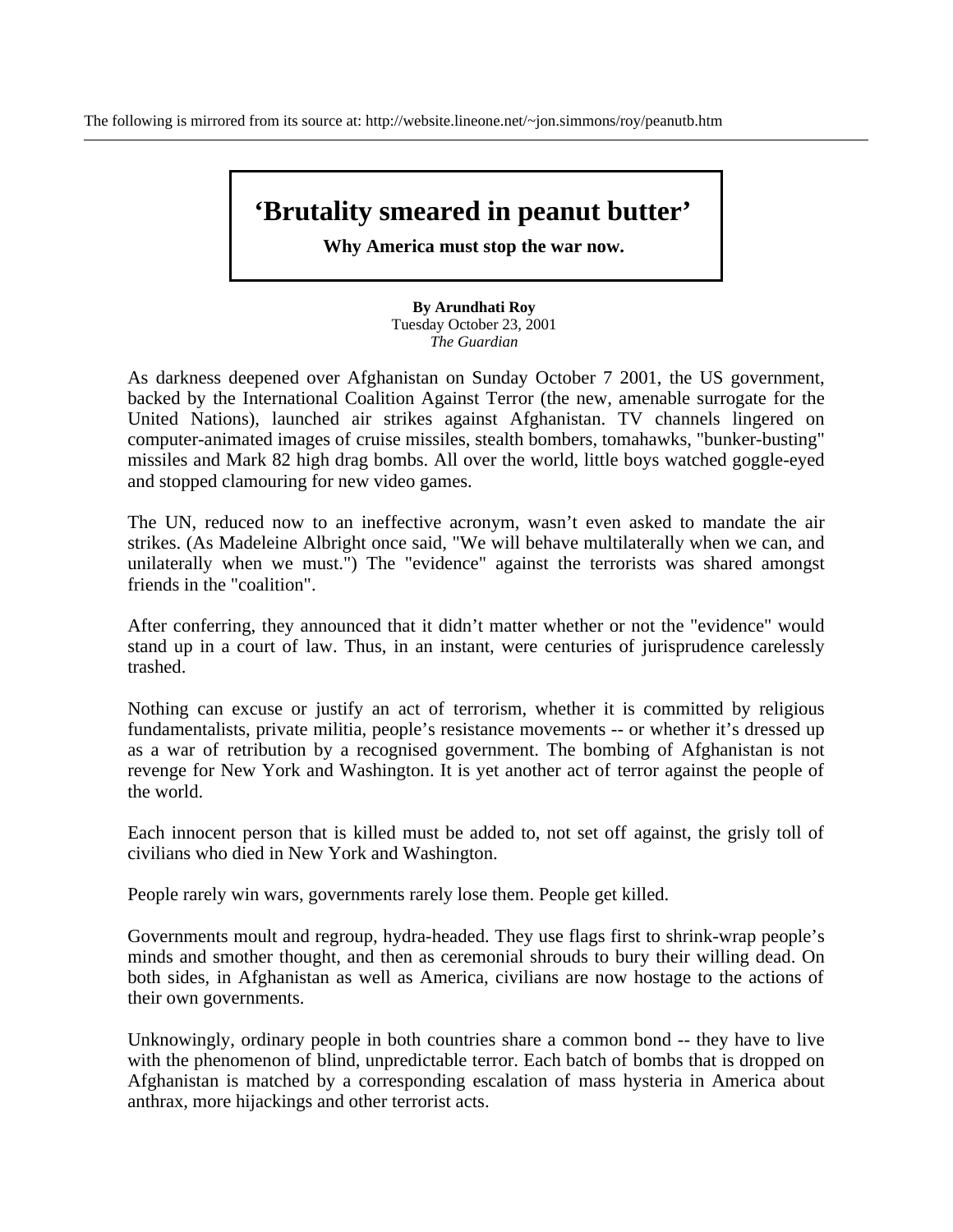There is no easy way out of the spiralling morass of terror and brutality that confronts the world today. It is time now for the human race to hold still, to delve into its wells of collective wisdom, both ancient and modern. What happened on September 11 changed the world forever.

Freedom, progress, wealth, technology, war -- these words have taken on new meaning.

Governments have to acknowledge this transformation, and approach their new tasks with a modicum of honesty and humility. Unfortunately, up to now, there has been no sign of any introspection from the leaders of the International Coalition. Or the Taliban.

When he announced the air strikes, President George Bush said: "We're a peaceful nation." America's favourite ambassador, Tony Blair, (who also holds the portfolio of prime minister of the UK), echoed him: "We're a peaceful people."

So now we know. Pigs are horses. Girls are boys. War is peace.

Speaking at the FBI headquarters a few days later, President Bush said: "This is our calling. This is the calling of the United States of America. The most free nation in the world. A nation built on fundamental values that reject hate, reject violence, rejects murderers and rejects evil. We will not tire."

Here is a list of the countries that America has been at war with -- and bombed -- since the second world war: China (1945-46, 1950-53), Korea (1950-53), Guatemala (1954, 1967-69), Indonesia (1958), Cuba (1959-60), the Belgian Congo (1964), Peru (1965), Laos (1964-73), Vietnam (1961-73), Cambodia (1969-70), Grenada (1983), Libya (1986), El Salvador (1980s), Nicaragua (1980s), Panama (1989), Iraq (1991-99), Bosnia (1995), Sudan (1998), Yugoslavia (1999). And now Afghanistan.

Certainly it does not tire -- this, the most free nation in the world.

What freedoms does it uphold? Within its borders, the freedoms of speech, religion, thought; of artistic expression, food habits, sexual preferences (well, to some extent) and many other exemplary, wonderful things.

Outside its borders, the freedom to dominate, humiliate and subjugate -- usually in the service of America's real religion, the "free market". So when the US government christens a war "Operation Infinite Justice", or "Operation Enduring Freedom", we in the third world feel more than a tremor of fear.

Because we know that Infinite Justice for some means Infinite Injustice for others. And Enduring Freedom for some means Enduring Subjugation for others.

The International Coalition Against Terror is largely a cabal of the richest countries in the world. Between them, they manufacture and sell almost all of the world's weapons, they possess the largest stockpile of weapons of mass destruction -- chemical, biological and nuclear. They have fought the most wars, account for most of the genocide, subjection, ethnic cleansing and human rights violations in modern history, and have sponsored, armed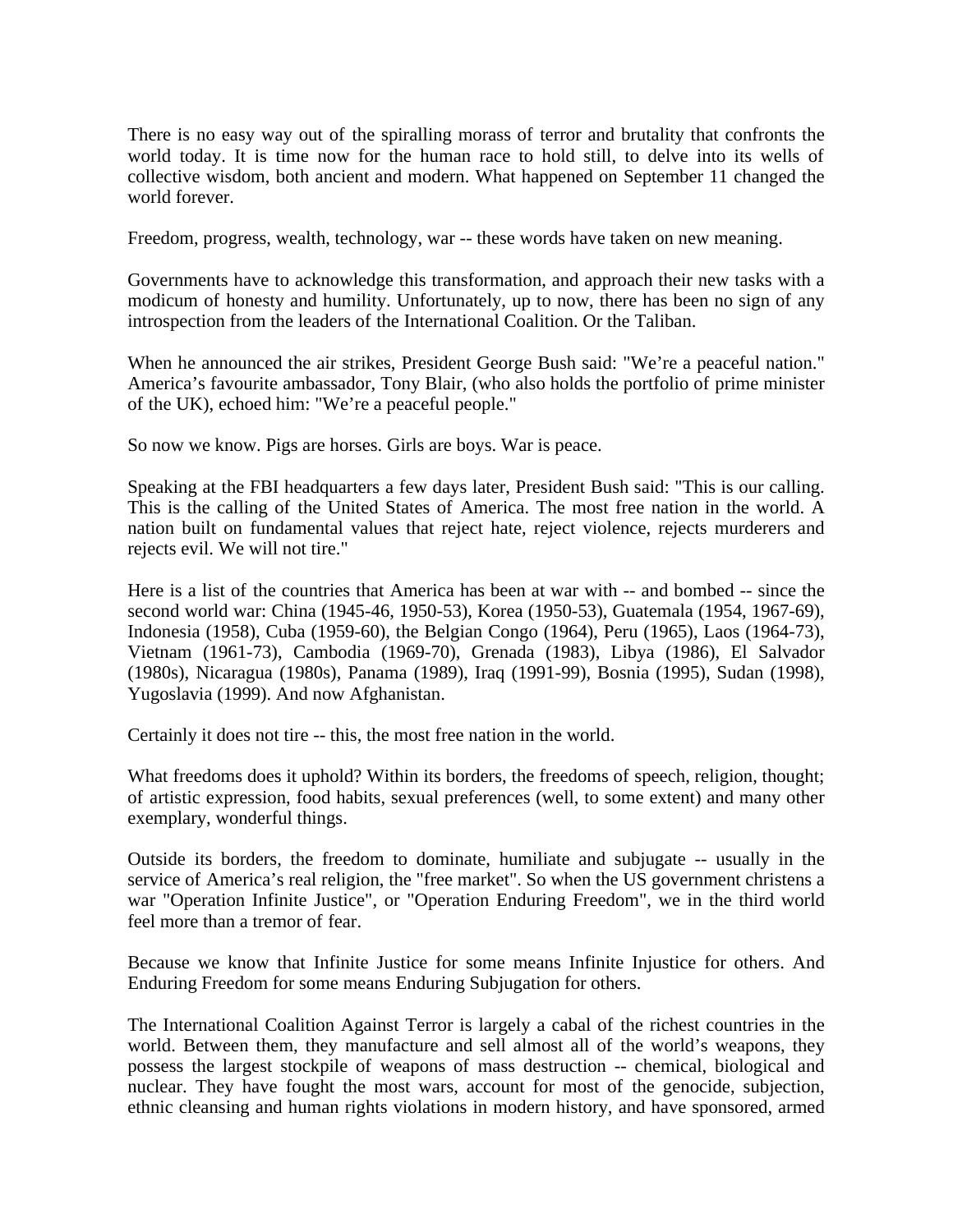and financed untold numbers of dictators and despots. Between them, they have worshipped, almost deified, the cult of violence and war. For all its appalling sins, the Taliban just isn't in the same league.

The Taliban was compounded in the crumbling crucible of rubble, heroin and landmines in the backwash of the cold war. Its oldest leaders are in their early 40s. Many of them are disfigured and handicapped, missing an eye, an arm or a leg. They grew up in a society scarred and devastated by war.

Between the Soviet Union and America, over 20 years, about \$45bn (£30bn) worth of arms and ammunition was poured into Afghanistan. The latest weaponry was the only shard of modernity to intrude upon a thoroughly medieval society.

Young boys -- many of them orphans -- who grew up in those times, had guns for toys, never knew the security and comfort of family life, never experienced the company of women. Now, as adults and rulers, the Taliban beat, stone, rape and brutalise women, they don't seem to know what else to do with them.

Years of war has stripped them of gentleness, inured them to kindness and human compassion. Now they've turned their monstrosity on their own people.

They dance to the percussive rhythms of bombs raining down around them.

With all due respect to President Bush, the people of the world do not have to choose between the Taliban and the US government. All the beauty of human civilisation -- our art, our music, our literature -- lies beyond these two fundamentalist, ideological poles. There is as little chance that the people of the world can all become middle-class consumers as there is that they will all embrace any one particular religion. The issue is not about good v evil or Islam v Christianity as much as it is about space. About how to accommodate diversity, how to contain the impulse towards hegemony -- every kind of hegemony, economic, military, linguistic, religious and cultural.

Any ecologist will tell you how dangerous and fragile a monoculture is. A hegemonic world is like having a government without a healthy opposition. It becomes a kind of dictatorship. It's like putting a plastic bag over the world, and preventing it from breathing. Eventually, it will be torn open.

One and a half million Afghan people lost their lives in the 20 years of conflict that preceded this new war. Afghanistan was reduced to rubble, and now, the rubble is being pounded into finer dust. By the second day of the air strikes, US pilots were returning to their bases without dropping their assigned payload of bombs. As one pilot put it, Afghanistan is "not a target-rich environment". At a press briefing at the Pentagon, Donald Rumsfeld, the US defence secretary, was asked if America had run out of targets.

"First we're going to re-hit targets," he said, "and second, we're not running out of targets, Afghanistan is ..." This was greeted with gales of laughter in the briefing room.

By the third day of the strikes, the US defence department boasted that it had "achieved air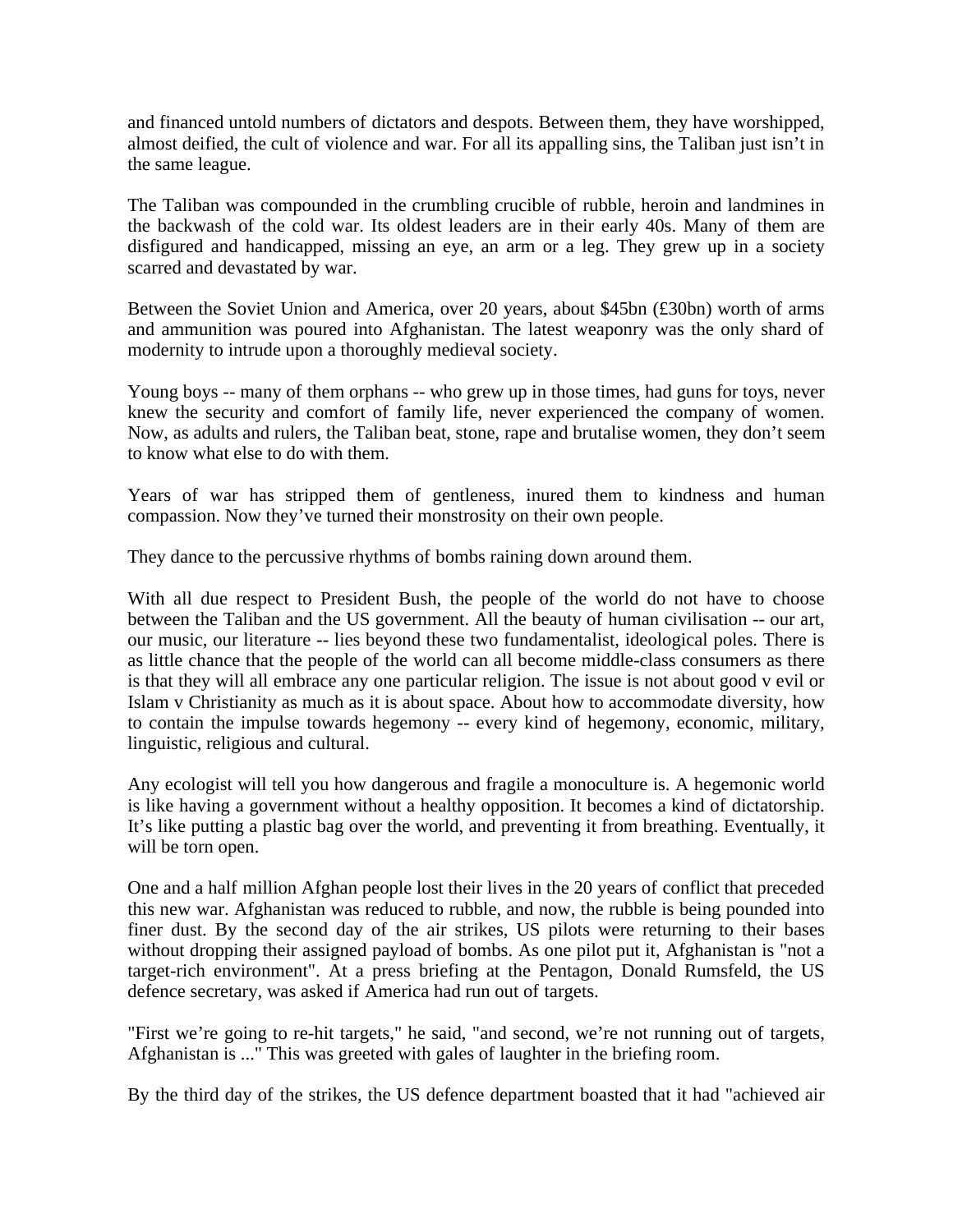supremacy over Afghanistan" (Did they mean that they had destroyed both, or maybe all 16, of Afghanistan's planes?)

On the ground in Afghanistan, the Northern Alliance -- the Taliban's old enemy, and therefore the international coalition's newest friend -- is making headway in its push to capture Kabul. (For the archives, let it be said that the Northern Alliance's track record is not very different from the Taliban's. But for now, because it's inconvenient, that little detail is being glossed over.) The visible, moderate, "acceptable" leader of the alliance, Ahmed Shah Masud, was killed in a suicide-bomb attack early in September. The rest of the Northern Alliance is a brittle confederation of brutal warlords, ex-communists and unbending clerics. It is a disparate group divided along ethnic lines, some of whom have tasted power in Afghanistan in the past.

Until the US air strikes, the Northern Alliance controlled about 5% of the geographical area of Afghanistan. Now, with the coalition's help and "air cover", it is poised to topple the Taliban. Meanwhile, Taliban soldiers, sensing imminent defeat, have begun to defect to the alliance. So the fighting forces are busy switching sides and changing uniforms. But in an enterprise as cynical as this one, it seems to matter hardly at all.

Love is hate, north is south, peace is war.

Among the global powers, there is talk of "putting in a representative government". Or, on the other hand, of "restoring" the kingdom to Afghanistan's 89-year old former king Zahir Shah, who has lived in exile in Rome since 1973. That's the way the game goes -- support Saddam Hussein, then "take him out"; finance the mojahedin, then bomb them to smithereens; put in Zahir Shah and see if he's going to be a good boy. (Is it possible to "put in" a representative government? Can you place an order for democracy -- with extra cheese and jalapeno peppers?)

Reports have begun to trickle in about civilian casualties, about cities emptying out as Afghan civilians flock to the borders which have been closed. Main arterial roads have been blown up or sealed off. Those who have experience of working in Afghanistan say that by early November, food convoys will not be able to reach the millions of Afghans (7.5m, according to the UN) who run the very real risk of starving to death during the course of this winter. They say that in the days that are left before winter sets in, there can either be a war, or an attempt to reach food to the hungry. Not both.

As a gesture of humanitarian support, the US government air-dropped 37,000 packets of emergency rations into Afghanistan. It says it plans to drop a total of 500,000 packets. That will still only add up to a single meal for half a million people out of the several million in dire need of food.

Aid workers have condemned it as a cynical, dangerous, public-relations exercise. They say that air-dropping food packets is worse than futile.

First, because the food will never get to those who really need it. More dangerously, those who run out to retrieve the packets risk being blown up by landmines. A tragic arms race.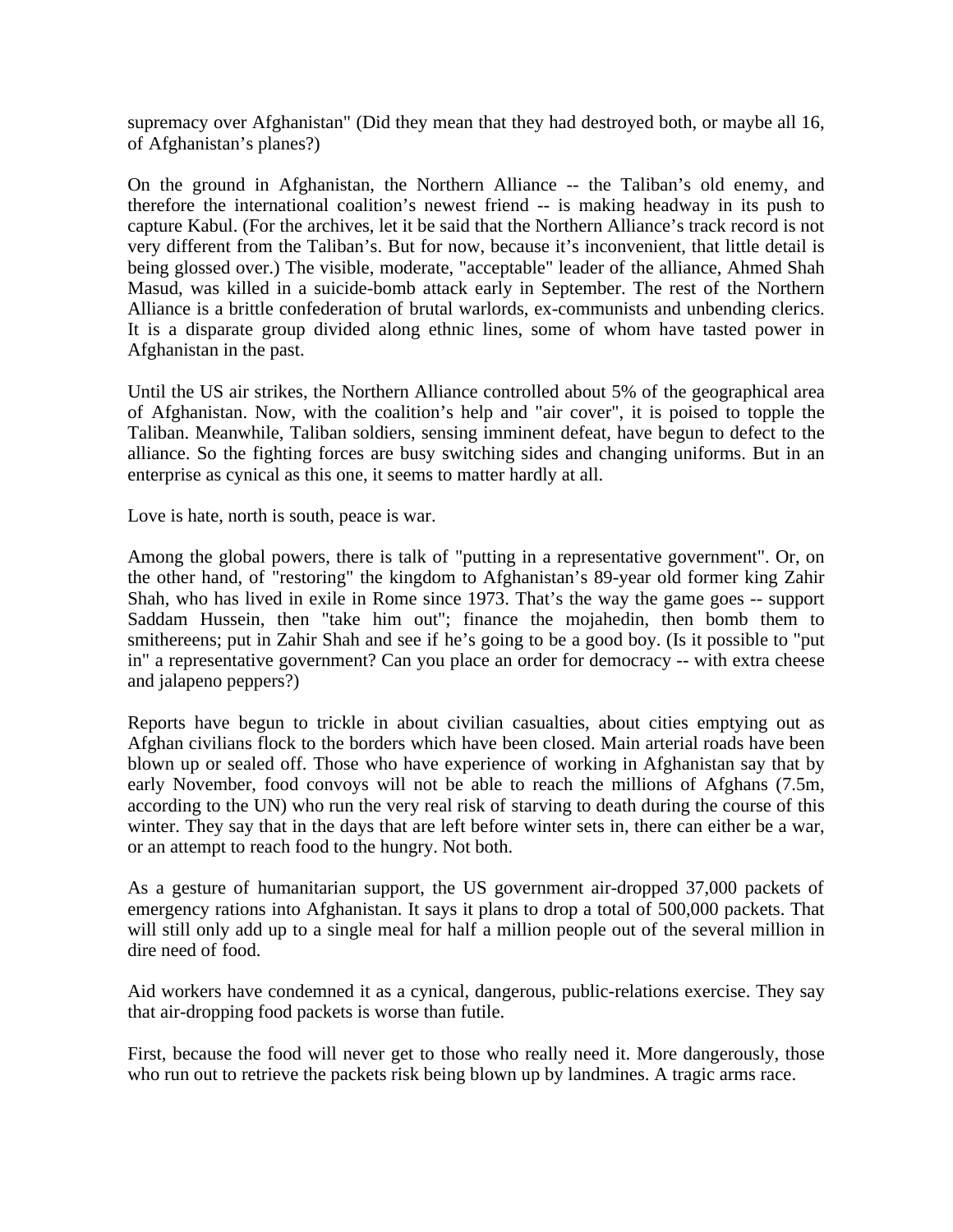Nevertheless, the food packets had a photo-op all to themselves. Their contents were listed in major newspapers. They were vegetarian, we're told, as per Muslim dietary law (!) Each yellow packet, decorated with the American flag, contained: rice, peanut butter, bean salad, strawberry jam, crackers, raisins, flat bread, an apple fruit bar, seasoning, matches, a set of plastic cutlery, a serviette and illustrated user instructions.

After three years of unremitting drought, an air-dropped airline meal in Jalalabad! The level of cultural ineptitude, the failure to understand what months of relentless hunger and grinding poverty really mean, the US government's attempt to use even this abject misery to boost its self-image, beggars description.

Reverse the scenario for a moment. Imagine if the Taliban government was to bomb New York City, saying all the while that its real target was the US government and its policies. And suppose, during breaks between the bombing, the Taliban dropped a few thousand packets containing nan and kebabs impaled on an Afghan flag. Would the good people of New York ever find it in themselves to forgive the Afghan government? Even if they were hungry, even if they needed the food, even if they ate it, how would they ever forget the insult, the condescension? Rudi Guiliani, Mayor of New York City, returned a gift of \$10m from a Saudi prince because it came with a few words of friendly advice about American policy in the Middle East. Is pride a luxury that only the rich are entitled to?

Far from stamping it out, igniting this kind of rage is what creates terrorism. Hate and retribution don't go back into the box once you've let them out. For every "terrorist" or his "supporter" that is killed, hundreds of innocent people are being killed too. And for every hundred innocent people killed, there is a good chance that several future terrorists will be created.

Where will it all lead?

Setting aside the rhetoric for a moment, consider the fact that the world has not yet found an acceptable definition of what "terrorism" is. One country's terrorist is too often another's freedom fighter. At the heart of the matter lies the world's deep-seated ambivalence towards violence.

Once violence is accepted as a legitimate political instrument, then the morality and political acceptability of terrorists (insurgents or freedom fighters) becomes contentious, bumpy terrain. The US government itself has funded, armed and sheltered plenty of rebels and insurgents around the world.

The CIA and Pakistan's ISI trained and armed the mojahedin who, in the 80s, were seen as terrorists by the government in Soviet-occupied Afghanistan. Today, Pakistan -- America's ally in this new war -- sponsors insurgents who cross the border into Kashmir in India. Pakistan lauds them as "freedom-fighters", India calls them "terrorists". India, for its part, denounces countries who sponsor and abet terrorism, but the Indian army has, in the past, trained separatist Tamil rebels asking for a homeland in Sri Lanka -- the LTTE, responsible for countless acts of bloody terrorism.

(Just as the CIA abandoned the mujahideen after they had served its purpose, India abruptly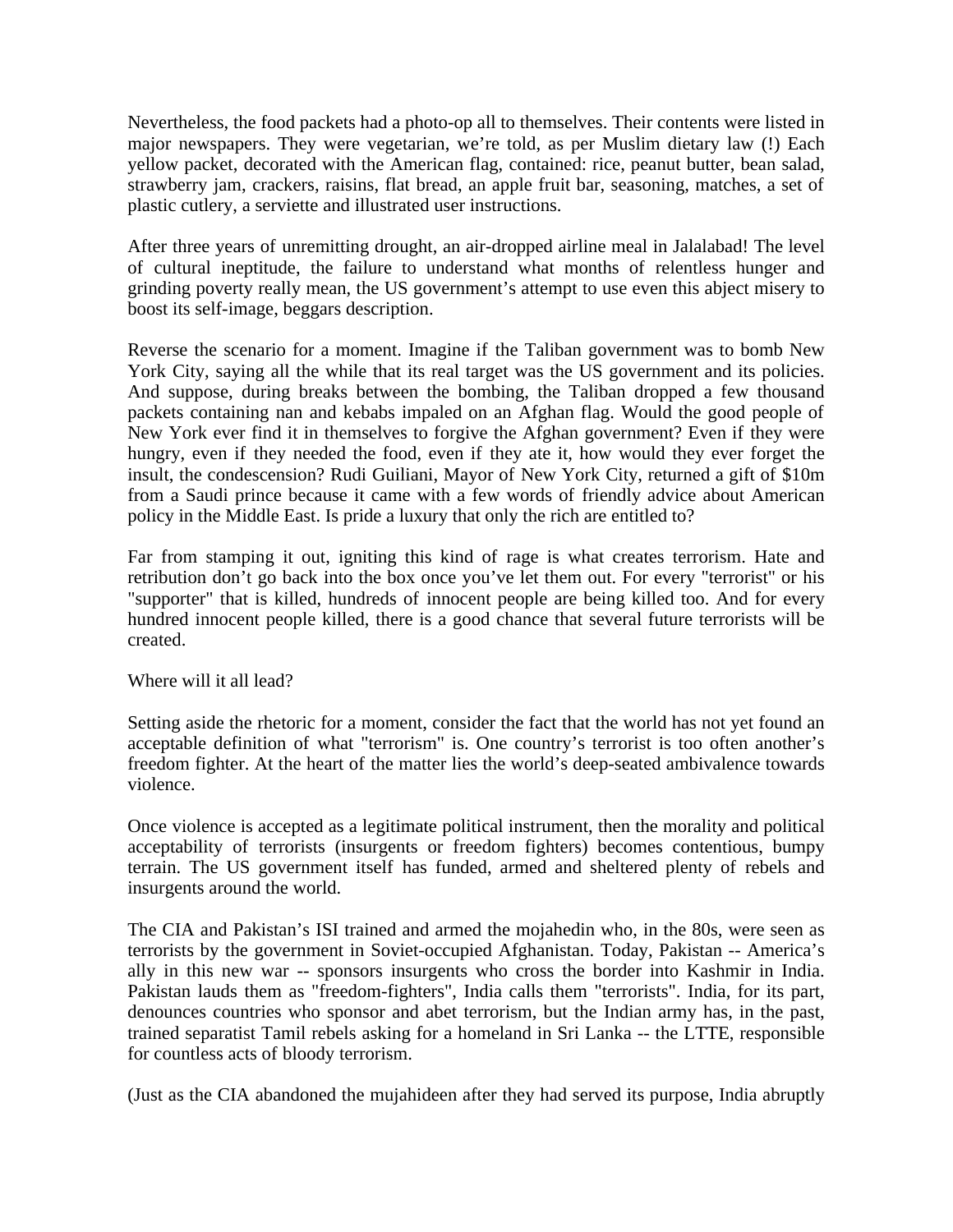turned its back on the LTTE for a host of political reasons. It was an enraged LTTE suicide bomber who assassinated former Indian prime minister Rajiv Gandhi in 1989.)

It is important for governments and politicians to understand that manipulating these huge, raging human feelings for their own narrow purposes may yield instant results, but eventually and inexorably, they have disastrous consequences. Igniting and exploiting religious sentiments for reasons of political expediency is the most dangerous legacy that governments or politicians can bequeath to any people -- including their own.

People who live in societies ravaged by religious or communal bigotry know that every religious text -- from the Bible to the Bhagwad Gita -- can be mined and misinterpreted to justify anything, from nuclear war to genocide to corporate globalisation.

This is not to suggest that the terrorists who perpetrated the outrage on September 11 should not be hunted down and brought to book. They must be.

But is war the best way to track them down? Will burning the haystack find you the needle? Or will it escalate the anger and make the world a living hell for all of us?

At the end of the day, how many people can you spy on, how many bank accounts can you freeze, how many conversations can you eavesdrop on, how many emails can you intercept, how many letters can you open, how many phones can you tap? Even before September 11, the CIA had accumulated more information than is humanly possible to process. (Sometimes, too much data can actually hinder intelligence -- small wonder the US spy satellites completely missed the preparation that preceded India's nuclear tests in 1998.)

The sheer scale of the surveillance will become a logistical, ethical and civil rights nightmare. It will drive everybody clean crazy. And freedom -- that precious, precious thing -- will be the first casualty. It's already hurt and haemorrhaging dangerously.

Governments across the world are cynically using the prevailing paranoia to promote their own interests. All kinds of unpredictable political forces are being unleashed. In India, for instance, members of the All India People's Resistance Forum, who were distributing anti-war and anti-US pamphlets in Delhi, have been jailed. Even the printer of the leaflets was arrested.

The rightwing government (while it shelters Hindu extremists groups such as the Vishwa Hindu Parishad and the Bajrang Dal) has banned the Islamic Students Movement of India and is trying to revive an anti- terrorist Act which had been withdrawn after the Human Rights Commission reported that it had been more abused than used. Millions of Indian citizens are Muslim. Can anything be gained by alienating them?

Every day that the war goes on, raging emotions are being let loose into the world. The international press has little or no independent access to the war zone. In any case, mainstream media, particularly in the US, have more or less rolled over, allowing themselves to be tickled on the stomach with press handouts from military men and government officials. Afghan radio stations have been destroyed by the bombing. The Taliban has always been deeply suspicious of the press. In the propaganda war, there is no accurate estimate of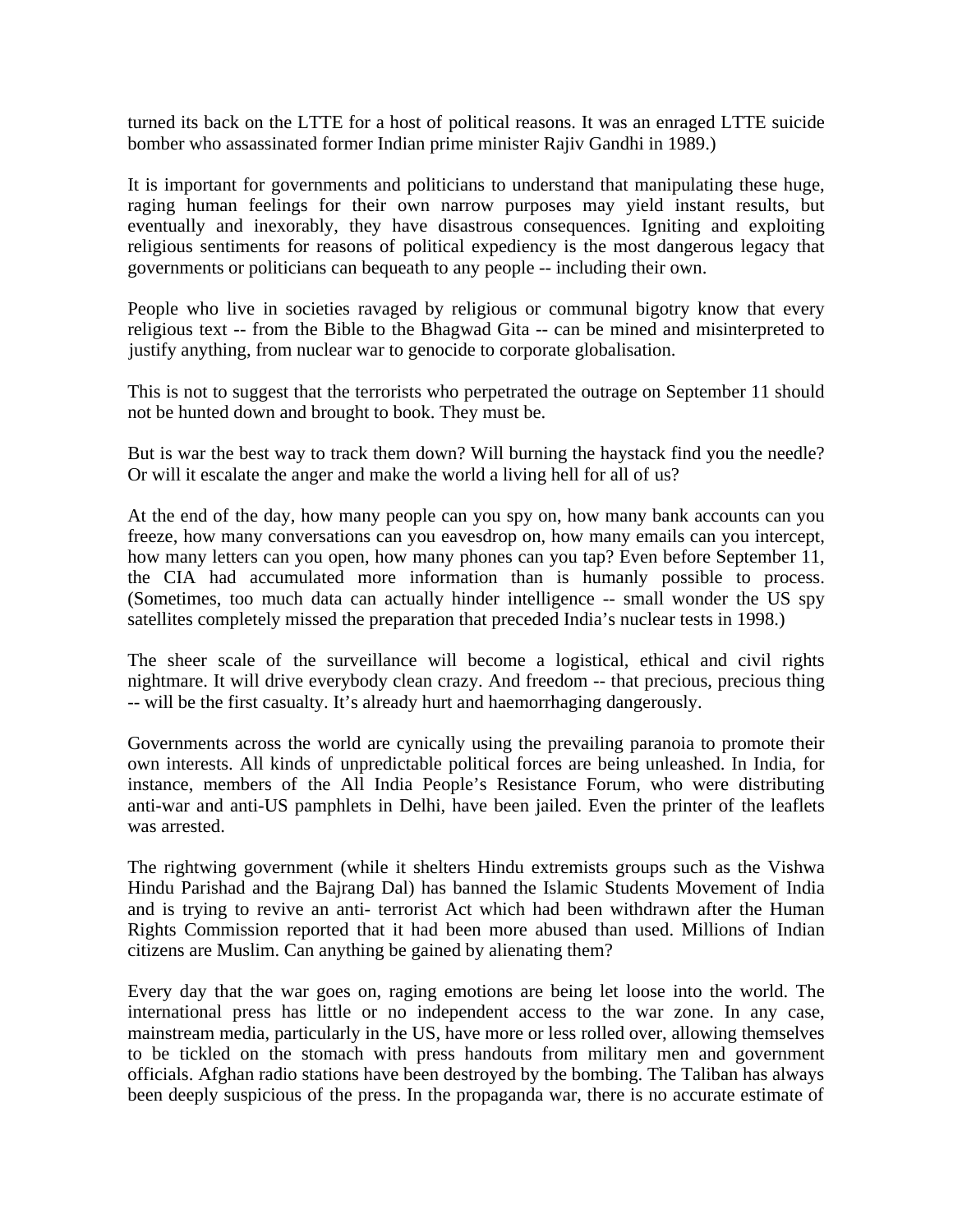how many people have been killed, or how much destruction has taken place. In the absence of reliable information, wild rumours spread.

Put your ear to the ground in this part of the world, and you can hear the thrumming, the deadly drumbeat of burgeoning anger. Please. Please, stop the war now. Enough people have died. The smart missiles are just not smart enough. They're blowing up whole warehouses of suppressed fury.

President George Bush recently boasted, "When I take action, I'm not going to fire a \$2m missile at a \$10 empty tent and hit a camel in the butt. It's going to be decisive." President Bush should know that there are no targets in Afghanistan that will give his missiles their money's worth.

Perhaps, if only to balance his books, he should develop some cheaper missiles to use on cheaper targets and cheaper lives in the poor countries of the world. But then, that may not make good business sense to the coalition's weapons manufacturers. It wouldn't make any sense at all, for example, to the Carlyle Group -- described by the Industry Standard as "the world's largest private equity firm", with \$13bn under management.

Carlyle invests in the defence sector and makes its money from military conflicts and weapons spending.

Carlyle is run by men with impeccable credentials. Former US defence secretary Frank Carlucci is Carlyle's chairman and managing director (he was a college roommate of Donald Rumsfeld's). Carlyle's other partners include former US secretary of state James A Baker III, George Soros and Fred Malek (George Bush Sr's campaign manager). An American paper -- the *Baltimore Chronicle and Sentinel* -- says that former president George Bush Sr is reported to be seeking investments for the Carlyle Group from Asian markets.

He is reportedly paid not inconsiderable sums of money to make "presentations" to potential government-clients.

Ho hum. As the tired saying goes, it's all in the family.

Then there's that other branch of traditional family business -- oil. Remember, President George Bush (Jr) and Vice-President Dick Cheney both made their fortunes working in the US oil industry.

Turkmenistan, which borders the north-west of Afghanistan, holds the world's third largest gas reserves and an estimated six billion barrels of oil reserves. Enough, experts say, to meet American energy needs for the next 30 years (or a developing country's energy requirements for a couple of centuries.) America has always viewed oil as a security consideration, and protected it by any means it deems necessary. Few of us doubt that its military presence in the Gulf has little to do with its concern for human rights and almost entirely to do with its strategic interest in oil.

Oil and gas from the Caspian region currently moves northward to European markets. Geographically and politically, Iran and Russia are major impediments to American